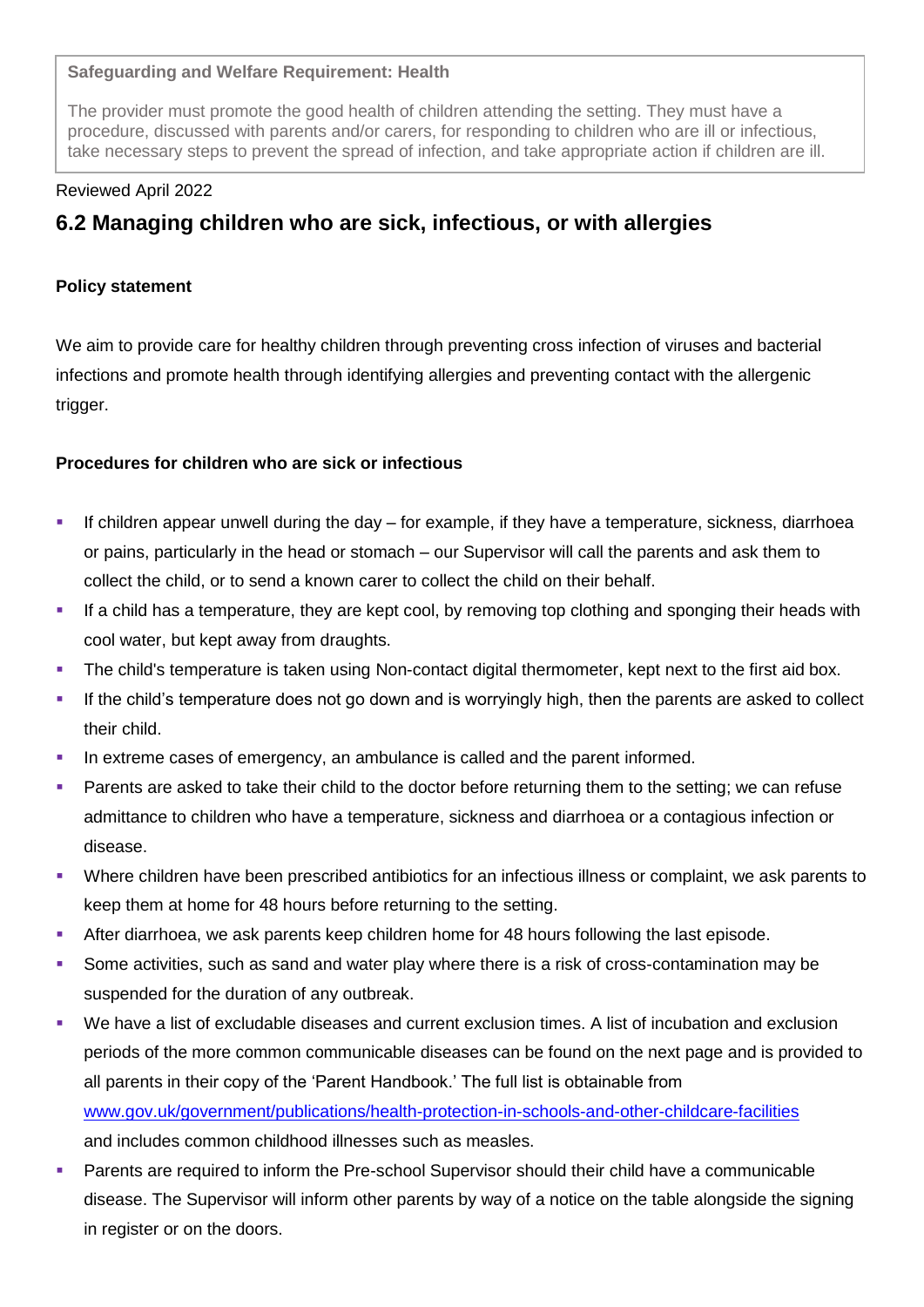A serious outbreak of illness requiring closure will be notified by phone using the emergency contact list and will be posted in the weekly newsletter.

## *Reporting of 'notifiable diseases'*

- If a child or adult is diagnosed as suffering from a notifiable disease under the Health Protection (Notification) Regulations 2010, the GP will report this to Public Health England.
- When we become aware, or are formally informed of the notifiable disease, our supervisor informs Ofsted and contacts Public Health England, and acts on any advice given.

## *HIV/AIDS/Hepatitis procedure*

HIV virus, like other viruses such as Hepatitis A, B and C, are spread through body fluids. Hygiene precautions for dealing with body fluids are the same for all children and adults.

We:

- **•** Wear single-use vinyl gloves and aprons when changing children's nappies, pants and clothing that are soiled with blood, urine, faeces or vomit.
- Bag soiled clothing for parents to take home for cleaning.
- Clear spills of blood, urine, faeces or vomit using mild disinfectant solution and mops; any cloths used are disposed of with the clinical waste.
- Clean any tables and other furniture, furnishings or toys affected by blood, urine, faeces or vomit using a disinfectant.

## *Nits and head lice*

- Nits and head lice are not an excludable condition; although in exceptional cases we may ask a parent to keep the child away until the infestation has cleared.
- On identifying cases of head lice, we inform all parents ask them to treat their child and all the family if they are found to have head lice.

## *Procedures for children with allergies*

- When children start at the setting we ask their parents if their child suffers from any known allergies. This is recorded on the New Starter Details Form.
- **EXECT** If a child has an allergy, we complete a risk assessment form to detail the following:
	- **-** The allergen (i.e. the substance, material or living creature the child is allergic to such as nuts, eggs, bee stings, cats etc).
	- **-** The nature of the allergic reactions (e.g. anaphylactic shock reaction, including rash, reddening of skin, swelling, breathing problems etc).
	- **-** What to do in case of allergic reactions, any medication used and how it is to be used (e.g. Epipen).
	- **-** Control measures such as how the child can be prevented from contact with the allergen.
	- **-** Review measures.
- A health care plan will also be completed.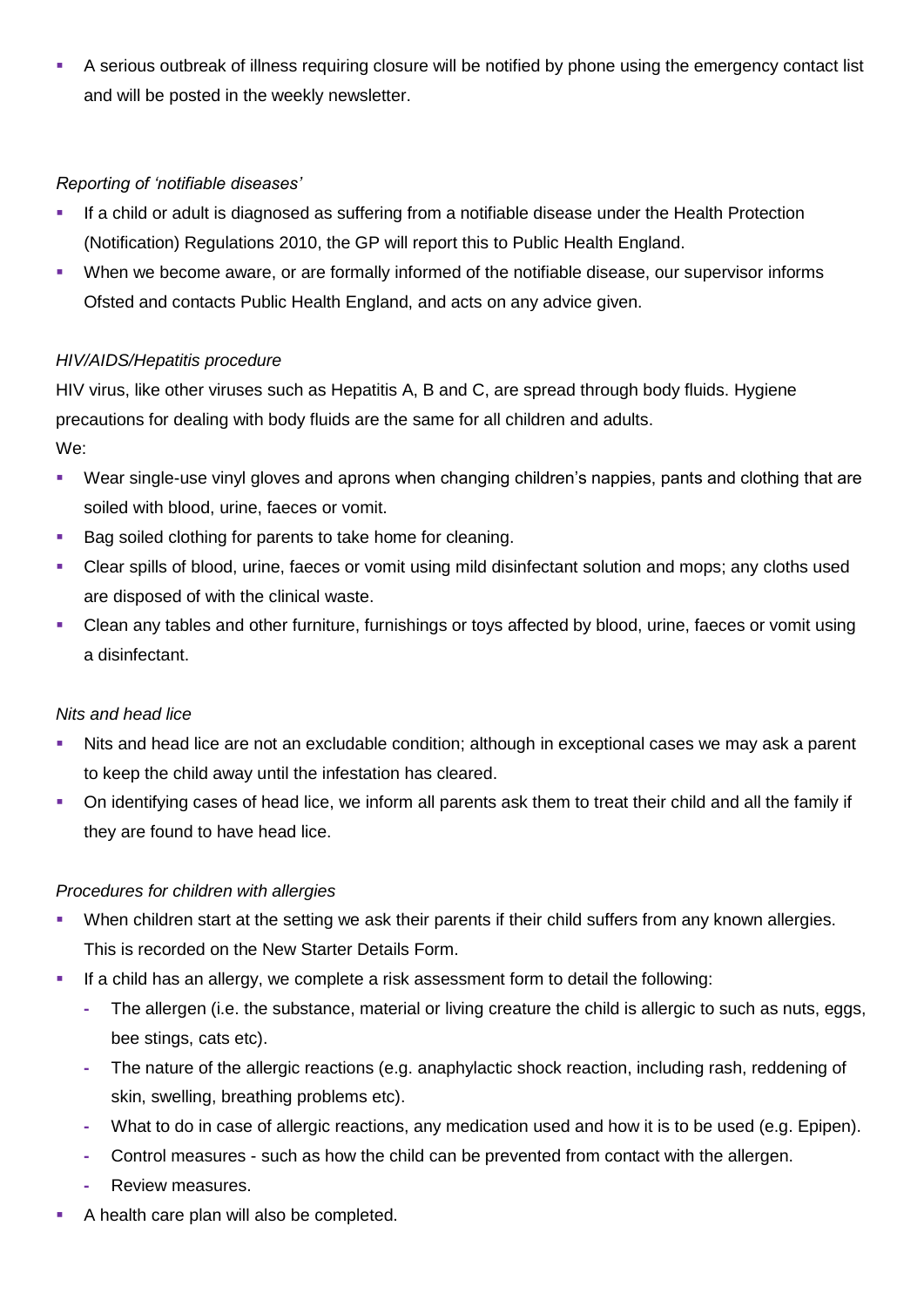- This risk assessment form is kept in the child's personal file and a copy is displayed where staff can see it.
- Generally, no nuts or nut products are used within the setting.
- Parents are made aware so that no nut or nut products are accidentally brought in, for example to a party.

## *Insurance requirements for children with allergies and disabilities*

- **EXTESS** If necessary, our insurance will include children with any disability or allergy, but certain procedures must be strictly adhered to as set out below. For children suffering life threatening conditions, or requiring invasive treatments; written confirmation from our insurance provider must be obtained to extend the insurance.
- At all times we ensure that the administration of medication is compliant with the Safeguarding and Welfare Requirements of the Early Years Foundation Stage.
- Oral medication:
	- **-** Asthma inhalers are now regarded as 'oral medication' by insurers and so documents do not need to be forwarded to our insurance provider. Oral medications must be prescribed by a GP or have manufacturer's instructions clearly written on them.
	- **-** We must be provided with clear written instructions on how to administer such medication.
	- **-** We adhere to all risk assessment procedures for the correct storage and administration of the medication.
	- **-** We must have the parents or guardians prior written consent. This consent must be kept on file. It is not necessary to forward copy documents to our insurance provider.
- **EXECTE:** Life-saving medication and invasive treatments:

These include adrenaline injections (Epipens) for anaphylactic shock reactions (caused by allergies to nuts, eggs etc) or invasive treatments such as rectal administration of Diazepam (for epilepsy).

- **-** We must have:
	- a letter from the child's GP/consultant stating the child's condition and what medication if any is to be administered;
	- written consent from the parent or guardian allowing our staff to administer medication; and
	- proof of training in the administration of such medication by the child's GP, a district nurse, children's nurse specialist or a community paediatric nurse.
- **-** Written confirmation that we hold this information will first be sent to the Early Years Alliance Insurance team for appraisal. Written confirmation that the insurance has been extended will be issued by return.
- **-** Treatments, such as inhalers or Epipens are immediately accessible in an emergency.
- Key person for special needs children requiring assistance with tubes to help them with everyday living e.g. breathing apparatus, to take nourishment, colostomy bags etc.:
	- **-** Prior written consent must be obtained from the child's parent or guardian to give treatment and/or